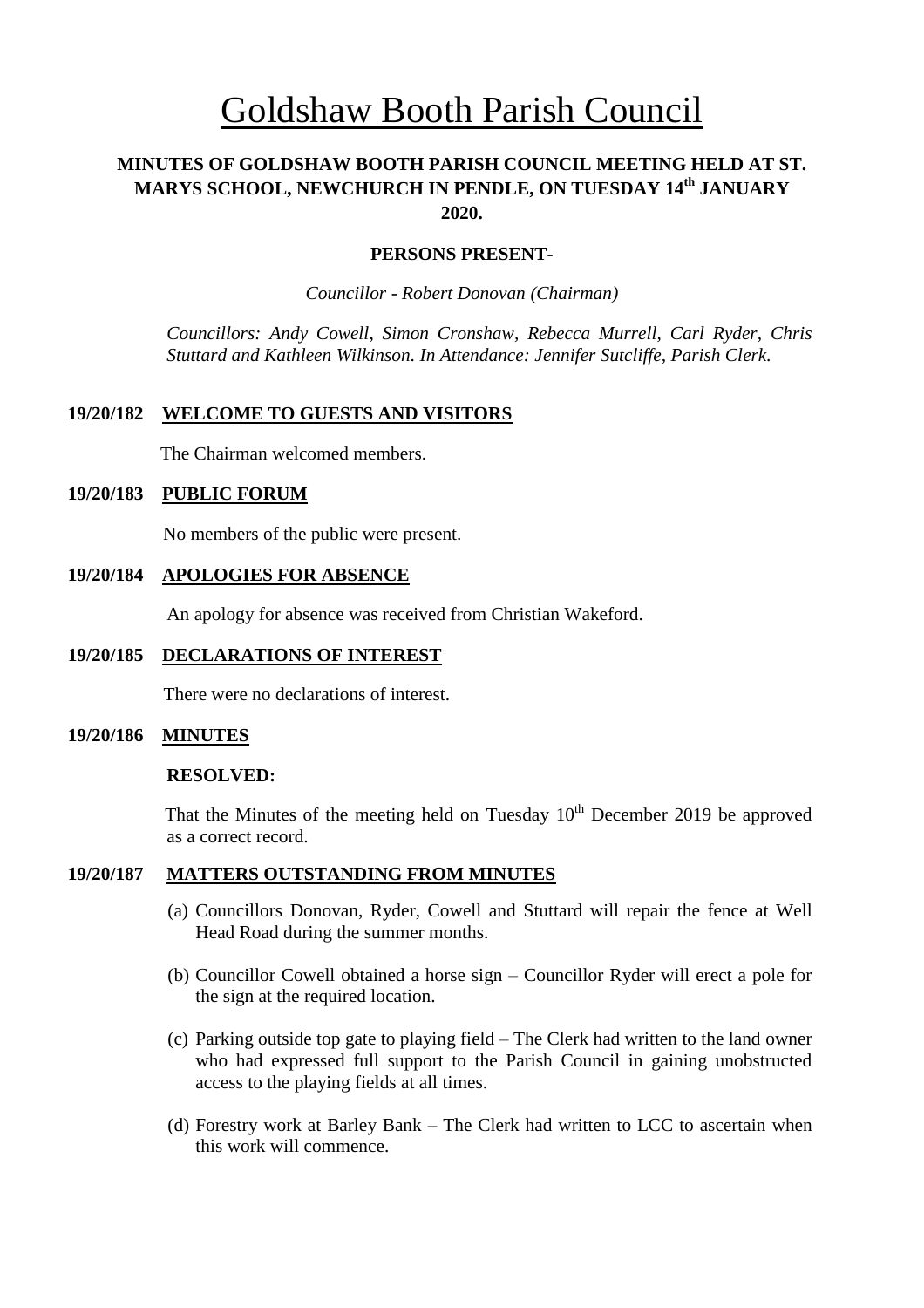- (e) Drains in village Councillor Donovan had again logged this complaint with LCC. He will also take this up with Councillor Ken Turner who was to meet with the Highways Councillor at LCC.
- (f) Leaves being swept from dwelling into road Councillor Cowell is dealing with this matter.
- (g) Replacement litter bin at Sabden Fold The Clerk had reported the damage to PBC who had recently chased this matter up with the suppliers.

## **19/20/188 REPORTS FROM CHAIRMAN AND PARISH COUNCILLORS**

#### Councillor Donovan

He advised members of a recent fly tipping incident which contained drugs paraphernalia. On the advice of PBC, the police had been contacted, however, neither PBC nor LCC were willing to assist in the removal. He would take up the matter with the police again. He had visited the site manager at Spenbrook Mill regarding the 15/16 punctures that had recently occurred to residents vehicles. The manager had been surprised by this and apologised, stating that extra procedures would be adopted to check the road. He also stated that in respect of compensation, he would speak to the owner of the site and respond. As a reply had not been received, the Chairman had emailed the owner directly but as yet, a response had not been received. He also reported the toilet takings for this month were £34.70 and the sum of £45.00 would be deposited at the bank by Councillor Wilkinson

#### Councillor Murrell

She enquired as to the current position of the proposed hedge cutting at Sabden Fold. The landowner had agreed to cover the cost. Councillor Ryder will instruct Latham's to cut the hedge and the Parish Council would reclaim the cost from the landowner. The new notice board for Sabden Fold is still awaited and Councillor Wilkinson would enquire regarding its progress.

#### Councillor Wilkinson

Reported that she had received a complaint from a Spenbrook resident regarding the increased amount of dog fouling. A number of new signs had been erected and Councillor Donovan would highlight this in the next Parish magazine. The public footpath at the side of Spenbrook Mill was flooded and Councillor Donovan would consult with the site manager.

#### Councillor Cronshaw

Reported that he had submitted the Pocket Parks Application and would hope to hear the outcome towards the end of January. The water at Dimpenley Clough at the Happy Valley crossroads was discoloured and extremely low. This had been reported to the Environment Agency.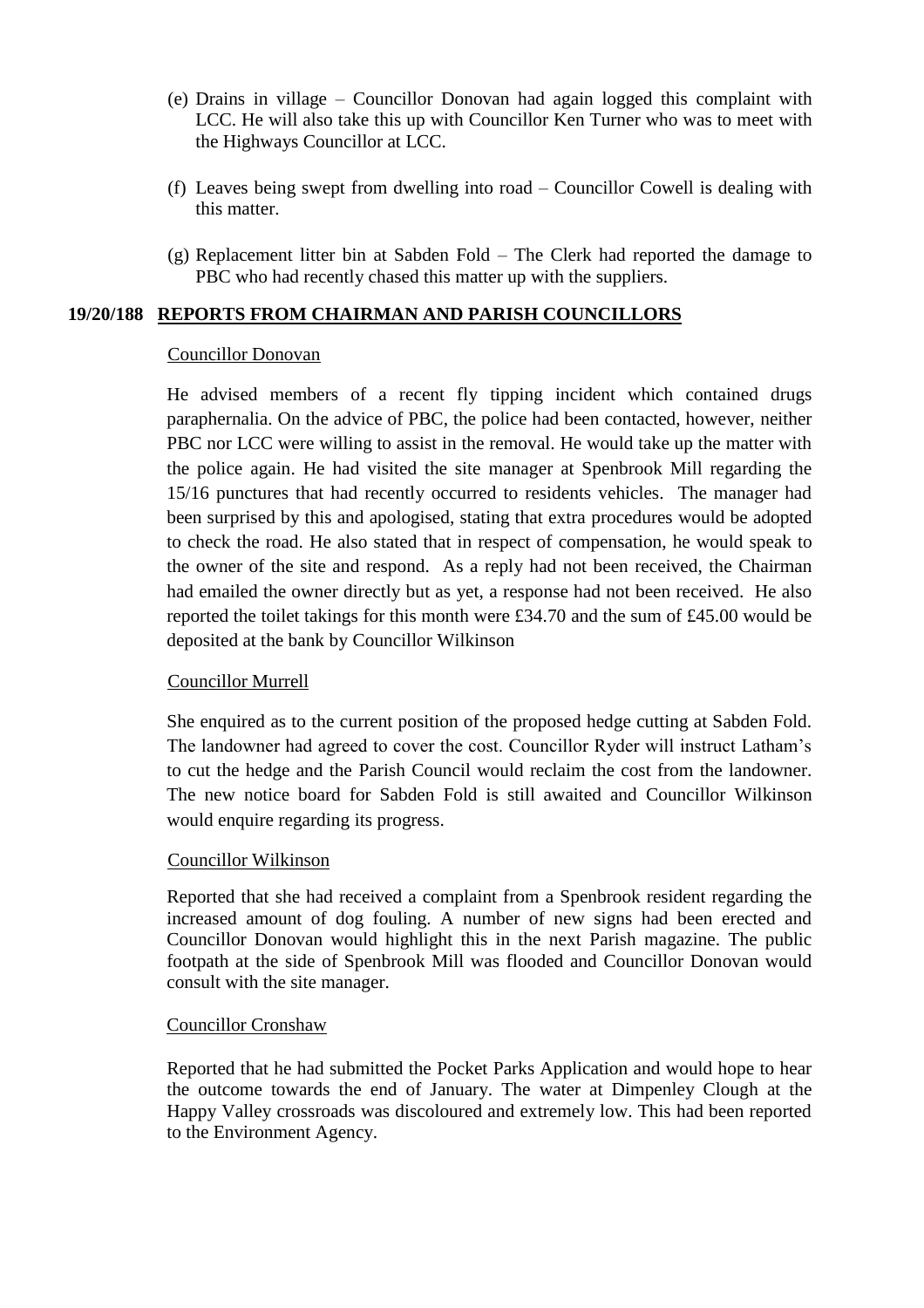## Councillor Cowell

He reported that, in connection with the mill site, he had been advised that vehicles were still parking on the bend and at the corner of Osborne Terrace. Councillor Donovan would refer this issue to the site manager.

## **19/20/189 SECTION 106 MONIES**

Discussions continue regarding expenditure of the funds. Councillor Donovan had a meeting with Playdale to discuss replacement of the wooden play equipment. A quote had already been obtained from Landscape Engineering and Playdale will prepare a like for like quote. Together with Councillor Ryder, they had a site visit to identify a spot to site a wooden pavilion and felt that the most suitable place would be alongside the current shed. The equipment on the top field could be repaired and repainted. Councillor Donovan would look into any planning permission which may be needed. As agreed, Councillor Ryder had purchased a 12 x 8 shipping container for the mower to be housed. This would also be on the top field and would be screened by trees. Councillor Cowell is still awaiting quotations for the heritage lamp posts.

#### **RESOLVED:**

That this item will be added to next month's agenda for further discussion.

# **19/20/190 DEFIBRILLATORS FOR SPENBROOK AND SABDEN FOLD**

Councillor Donovan continues to research prices for solar powered defibrillators. Renting a machine is another option that could be considered, however, an electricity supply would be required.

#### **RESOLVED:**

That the Clerk had submitted a £3000 funding bid to Barrowford and Western Parishes for the purchase of two machines.

# **19/20/191 WEBSITE UPDATE**

Councillor Cronshaw will continue work on this project and update members as it progresses.

#### **RESOLVED:**

That this item will continue as an agenda item.

## 1**9/20/192 PLANNING APPLICATION – 19/0843/HHO (Osborne Terrace)**

Members had previously discussed the application. There were no objections or observations.

#### **RESOLVED:**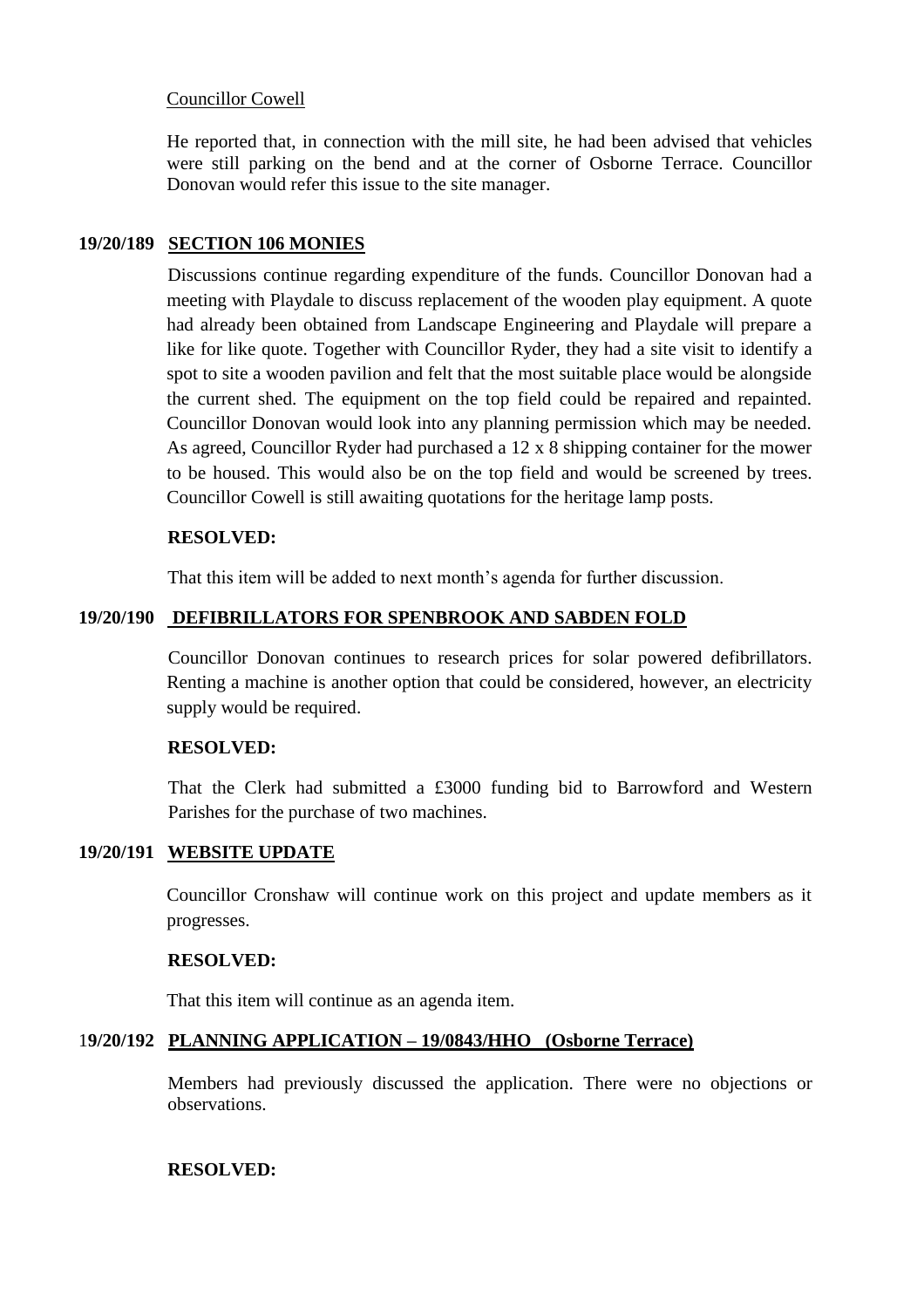That the information is noted.

#### **19/20/193 DEVELOPMENT OF SPENBROOK MILL**

Councillor Donovan had met the new site manager. He had asked that he be given time to assess the situation and asked the Councillor to revisit.

#### **RESOLVED:**

- (a) That Councillor Donovan will revisit the site manager in respect of the ongoing problems.
- (b) That the Clerk would write to PBC to ascertain the position in relation to further Section 106 monies.

## **19/20/194 CCTV**

Councillor Ryder had arranged a meeting with a local company, Street Cam Ltd on Friday 17<sup>th</sup> January 2020 and Councillor Donovan would also attend.

#### **RESOLVED:**

That this item will be included on next month's agenda.

# **19/20/195 SIT ON MOWER**

Councillor Ryder will continue to seek a suitable machine. A local company had suggested purchasing a new domestic machine as opposed to a second hand commercial machine. The Clerk advised that the mower would add approximately £150 to the insurance policy.

#### **RESOLVED:**

That this item will continue as an agenda item.

# **19/20/196 PARISH MAINTENANCE**

The new gardener had cleared the path from Spenbrook to Newchurch and members agreed that an excellent job had been done. She had also turned over the gardens in preparation for the planting season. It was proposed and seconded that she be used as the Council gardener for the forthcoming year. Handtowels were required at the toilets and Councillor Ryder will obtain a quote from North Valley Supplies. The suitability of stainless steel hand dryers will also investigated.

#### **RESOLVED:**

- (a) That the new gardener will be employed for the forthcoming year.
- (b) That a quote will be obtained for the hand towels.
- (c) That the suitability of stainless steel hand dryers will be researched for the next meeting and added to the next agenda.

# **19/20/197 FINANCIAL TRANSACTIONS**